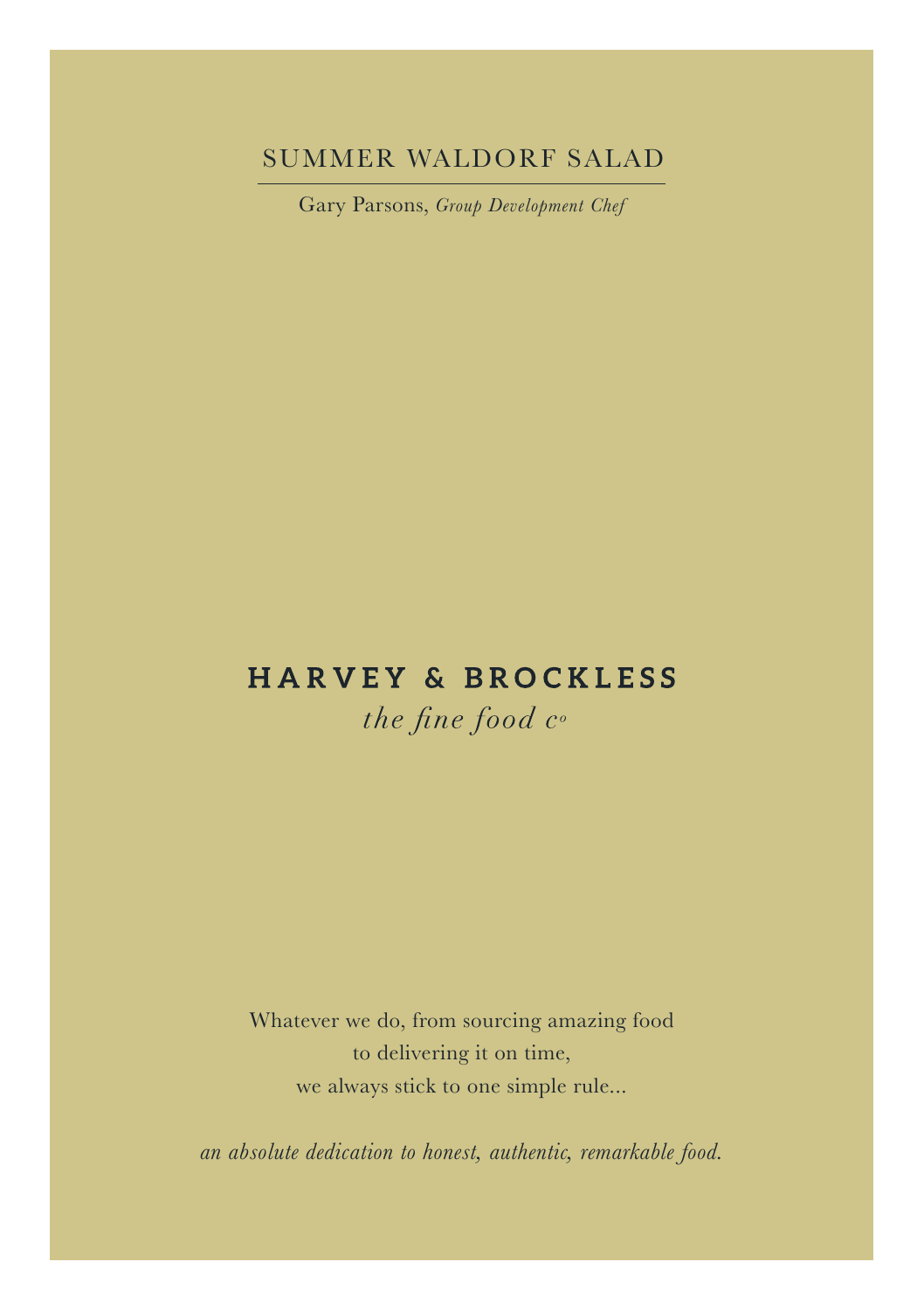## SUMMER WALDORF SALAD

*Chef Gary Parsons*

*Ingredients* SERVES 1 PORTION

| Salad                                           |                 |
|-------------------------------------------------|-----------------|
| <b>EB413 Oxford Blue</b>                        | 60g             |
| Celery, peeled and cut into 3 inch batons -     | 35g             |
| Blanched and refreshed in cold water.           |                 |
| Flat leaf Parsley, picked, washed and drained   | 5g              |
| Pea shoots, picked, washed and drained          | 10 <sub>g</sub> |
| Granny Smith Apple, using a melon ball scoop to | 1               |
| create small balls and left in lemon juice      |                 |
| Lemon Juice                                     | 5ml             |
|                                                 |                 |
| <b>Sugared Walnuts</b>                          |                 |
| <b>IN166 Cornish Sea Salt</b>                   | 3 <sub>g</sub>  |
| Walnuts                                         | 50 <sub>g</sub> |
| Sugar                                           | 15g             |
| Water                                           | 2 tbs           |

#### *Method for the Salad*

1. Arrange the celery on your plate and add the crumbled Oxford Blue ontop. Arrange your flat leaf parsley, pea shoots and apple around the plate and finish with the sugared walnuts.

#### *Method for the Sugared Walnuts*

1. Preheat your oven to 185C.

2. Blanch your walnuts in boiling water for 2 minutes. Drain and lay out on some kitchen towel to dry.

3. Coat the blanched walnuts in the salt and sugar mix and then add to a non-stick pan with a metal handle and put in the oven for 12 minutes. You can also use a baking tray here if easier.

4. Check on the walnuts every 2 minutes and stir. Once the sugar starts to melt, add 2 tablespoons of water and give the walnuts a good coat of the caramelised sugar.

5. Carefully separate each walnut from each other and leave to cool.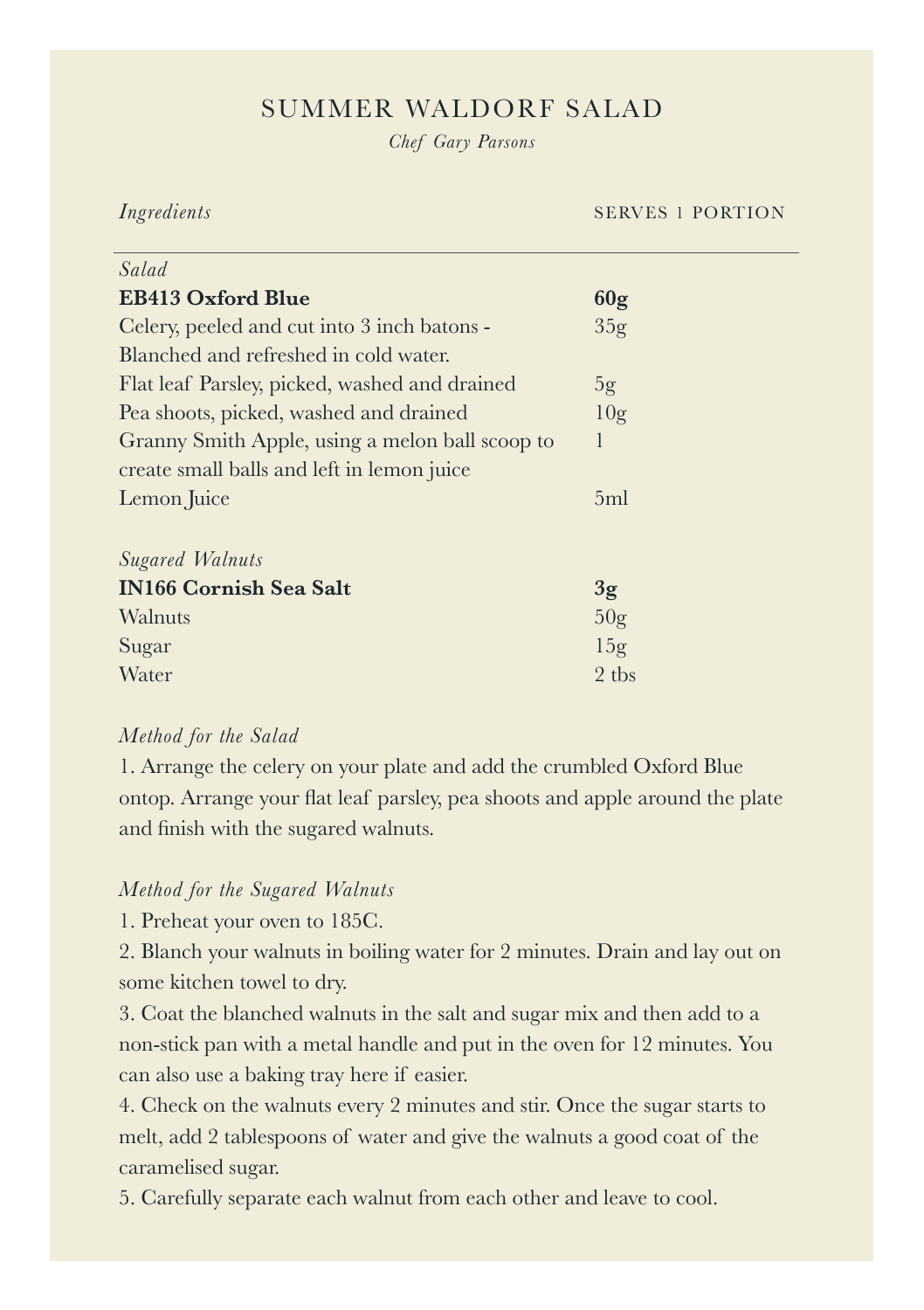SUMMER WALDORF SALAD *with Oxford Blue, apple, celery and sugared walnuts*